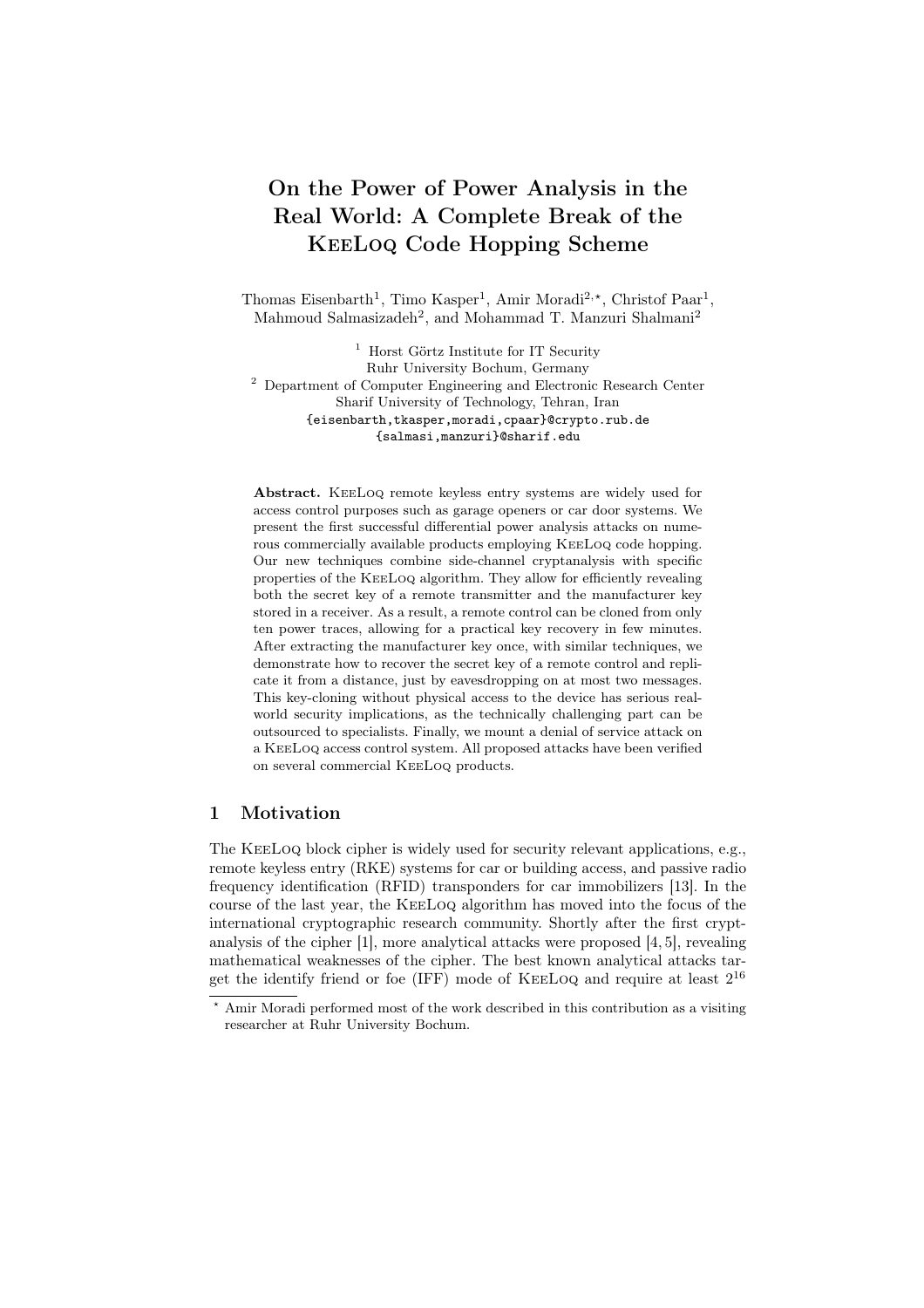plaintext-ciphertext pairs from one transponder. This allows, after several days of computations, for a simple cloning of the transponder and, only in case of a weak key derivation method<sup>1</sup>, for obtaining the manufacturer key that is required to generate keys for new valid transponders. Despite the impressive contribution to the cryptanalysis of the cipher, the real-world impacts of the previous attacks are somewhat limited, as described in Sect. 2.3.

Motivated by the ongoing research we investigate the vulnerability of actual KeeLoq implementations with respect to side-channel analysis (SCA), in order to evaluate the security of all KeeLoq modes (IFF and code hopping) and all key derivation schemes. As a result, we present three very practical key recovery attacks and a denial of service attack with severe implications for RKE systems that are currently used in the field. These new attacks — which combine differential power analysis (DPA) with the extend-and-prune strategy of  $[3]$  — can be applied to various implementations of KeeLoq. In particular, we have been able to successfully attack hardware realizations, i.e., the Microchip HCSXXX family of integrated circuits (ICs), as well as software implementations running on Microchip PIC microcontrollers. In contrast to the hitherto existing attacks, the techniques proposed by us are also applicable in case of more sophisticated key derivation schemes (cf. Sect. 2.2) and are suitable for breaking both the KeeLoq code hopping mode and the IFF mode.

Since the introduction of DPA in 1999 [6], it has become an established method for extracting cryptographic keys from security devices by exploiting power consumption traces. However, almost ten years later, there is a surprising discrepancy between the well established theory of power analysis (cf., e.g., the CHES workshop proceedings since 1999) and the very few, if any, confirmed DPA attacks on real-world security systems. The targets considered in the literature are often home-made or known implementations on platforms that are wellknown to the attacker, and are typically examined in an ideal environment [16, 9, 14], for example with an artificially generated trigger signal. The practical relevance of such a white box cryptanalysis for real-world realizations of cryptography sometimes remains an open question. During our investigations, we were confronted with a known cipher, but with a black box implementation, i.e., no knowledge or information about the devices except for the characterization in the data sheet. This demanded for some extra efforts and reverse engineering of the unknown targets. Despite these obstructions, we were able to mount highly effective attacks with considerable implications on the security of commercial KeeLoq code hopping systems.

The remainder of this contribution is structured as follows. After an introduction to the KeeLoq cipher and its key derivation schemes in Sect. 2, we elaborate in Sect. 3 on how the secret key of a transmitter can be revealed using SCA with as few as ten power traces and only minutes of computation time. Similarly, the manufacturer key used in a receiver is obtained in less than one day. In Sect. 4, we describe several real-world attacks which follow from the

<sup>&</sup>lt;sup>1</sup> If the key of the transmitter is derived from XORing a simple function of the device serial number with the manufacturer key, the latter can easily be obtained.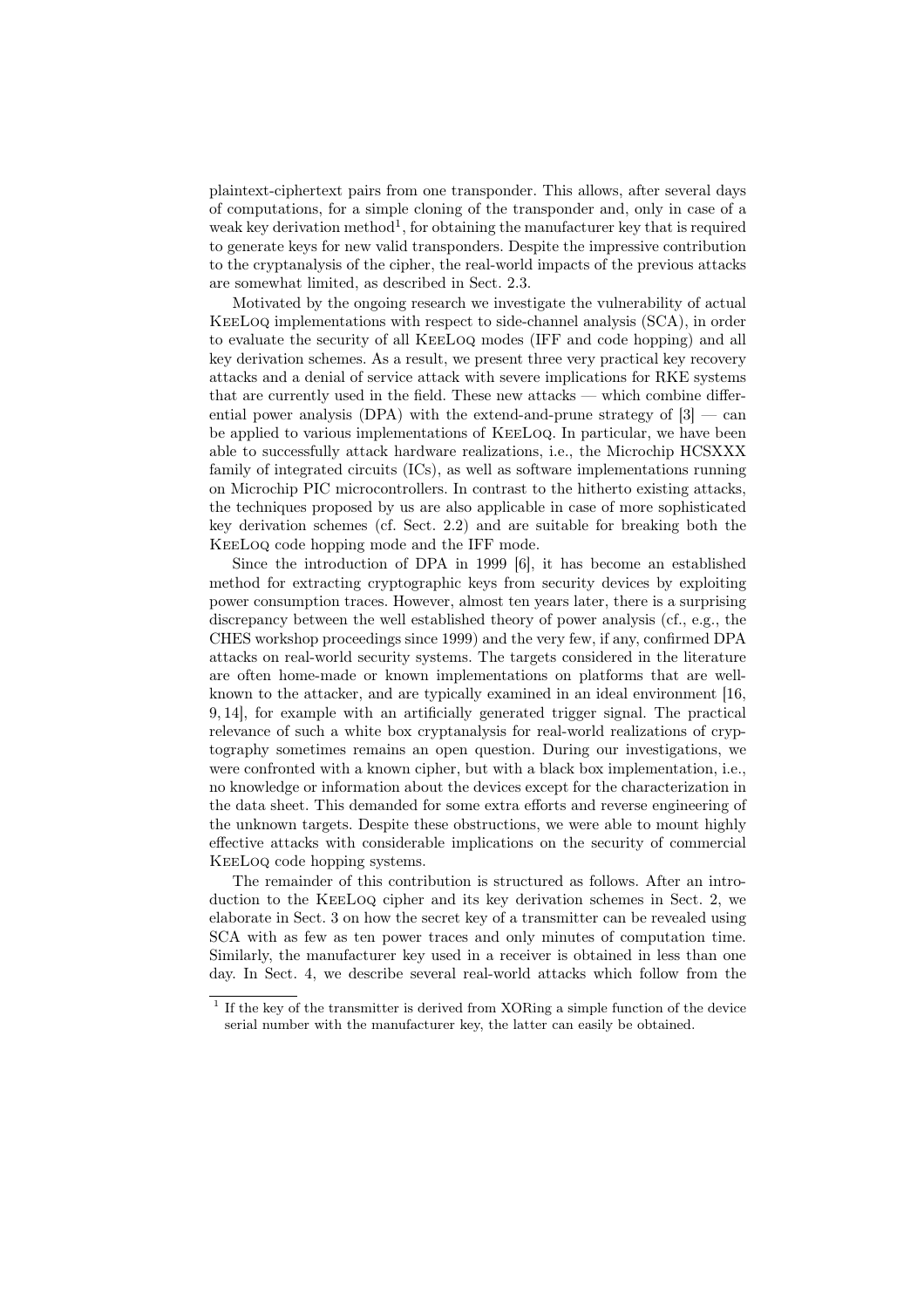

Fig. 1. Block diagram of the KeeLoq encryption Fig. 2. Generation of KeeLoq hopping codes

key extraction. First, remotes which are in the possession of an attacker can be cloned. The most devastating attack allows to recover the secret key of a transmitter from a distance, just by eavesdropping on at most two hopping code messages. It is perceivable that a technically experienced person (with malicious intent) will develop a machine that allows for automatically spoofing KeeLoq code hopping systems. With such a machine, a completely unskilled attacker could gain access to objects that are protected by these systems without leaving any traces. Finally, we detail on putting an RKE system out of service which would prevent the legitimate owner to open a car door or to access a garage. All our attacks have been extensively tested and verified. We present various experimental results and provide figures for power analysis both based on electric current and the electromagnetic (EM) emanation of different KeeLoq devices.

# 2 Background

KeeLoq is a block cipher with a 64 bit key and a block size of 32 bits. As illustrated in Fig. 1, it can be viewed as a non-linear feedback shift register (NLFSR) where the feedback depends linearly on two register bits, one key bit, and a non-linear function (NLF). The NLF maps five other register bits to a single bit [1, 4, 5]. Prior to an encryption, the secret key and plaintext are loaded in the key register and the state register, respectively. In each clock cycle, the key register is rotated to the right and the state register is shifted to the right so that the fresh bit prepared by the XOR function becomes part of the state. After 528 clock cycles, the state register contains the ciphertext. The decryption process is similar to the encryption, except for the direction of the shifts and the taps for the NLF and the XOR function.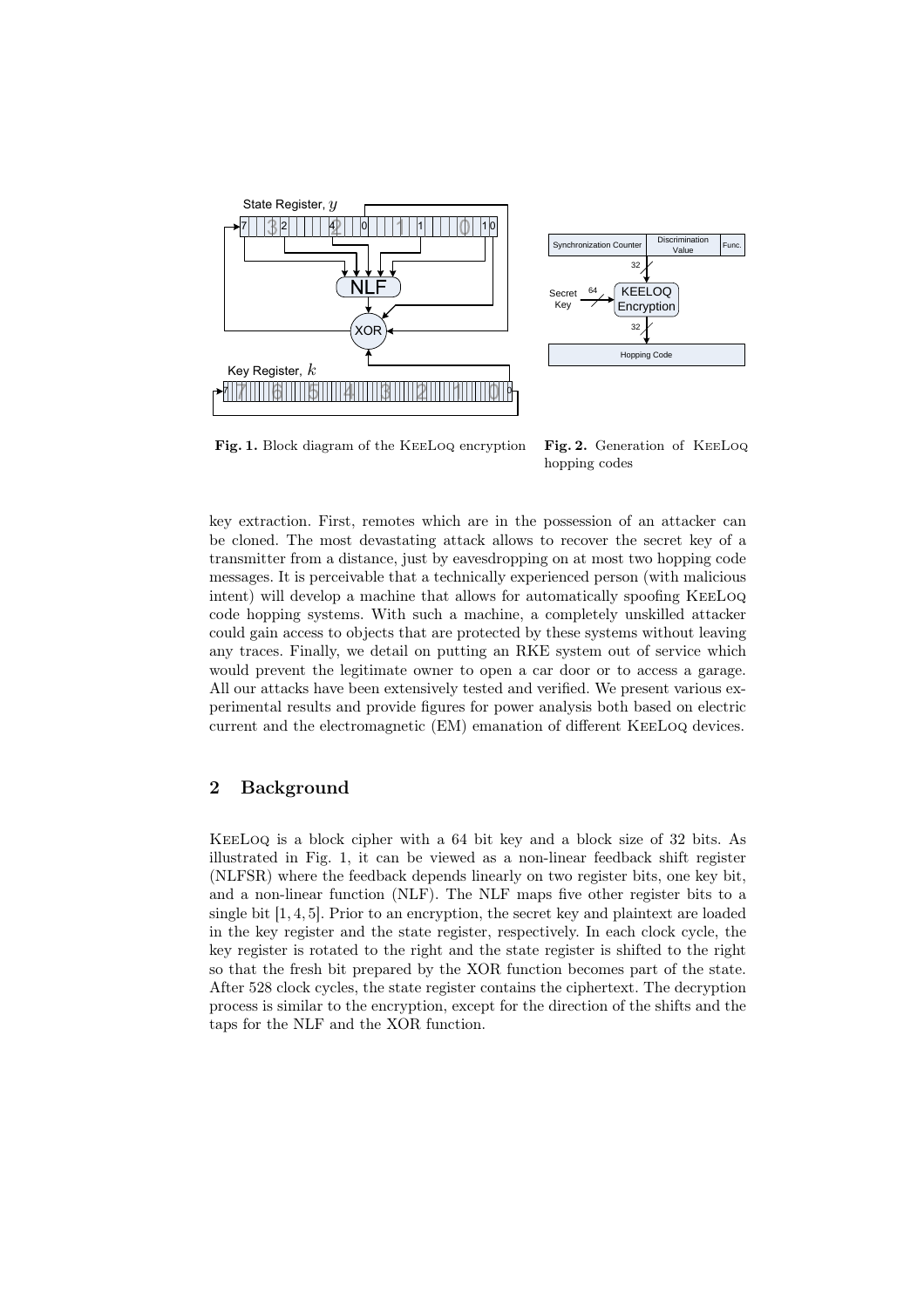### 2.1 Code Hopping Protocol

In addition to KeeLoq IFF systems which provide authentication of a transmitter to the main system using a simple challenge-response protocol, KeeLoq is used in code hopping (or rolling code) applications [10]. In this mechanism, which is widely used, e.g., in car anti-theft systems and garage door openers, the transmitter is equipped with an encoder and the receiver with a decoder. Both share a secret key and a fixed discrimination value, disc, with 10 or 12 bits. In addition, they are synchronized with a 16 bit or 18 bit synchronization counter, cnt, which is incremented in the encoder each time a hopping code is transmitted. According to Fig. 2, the transmitter constructs a hopping code by encrypting a 32 bit message formed of  $disc, ent$  and a 4 bit function information. The latter determines the task desired by a remote control, for instance, it enables to open or close more than one door in a garage opener system.

One message sent via the radio frequency (RF) interface consists of a hopping code followed by the serial number of the transmitter. The receiver decrypts the hopping code using the shared secret key to obtain *disc* and the current *cnt*. The transmitter is authenticated if *disc* is identical to the shared one and *cnt* fits in a window of valid values. Three windows are defined for the counter. If the difference between a received *cnt* and the last stored value is within the first window, i.e., 16 codes, the intended function will be executed after a single button press. Otherwise, the second window containing up to  $2^{15}$  codes<sup>2</sup> is examined. In this so-called resynchronization window, the desired function is carried out only if two consecutive counter values are within it, i.e., after pressing the button twice. The third window contains the rest of the counter space. Any transmission with a *cnt* value within this window will be ignored, to exclude the repetition of a previous code and thus prevent replay attacks.

# 2.2 Key Derivation Schemes

There are two types of keys involved in a typical KeeLoq application. The device key is unique for each remote control and is shared by the transmitter and the receiver. It is established during a learning phase. The manufacturer key is mainly used for deriving device keys. It is to our knowledge identical for all receivers of a given manufacturer and hence enables producing transmitters that cannot be cloned by competitors. Since the manufacturer's key is critical for the security of the product, it is stored in a read protected memory of the receiver. The known key derivation schemes are reviewed in the following:

(a) According to Fig. 2.2.a, the device key is obtained by two KeeLoq decryptions. The two functions  $F_1$  and  $F_2$  (which are usually simple paddings) are applied to the serial number of the transmitter to form the plaintexts for the decryptions.

<sup>2</sup> These window sizes are recommended by Microchip, but they can be altered to fit the needs of a particular system.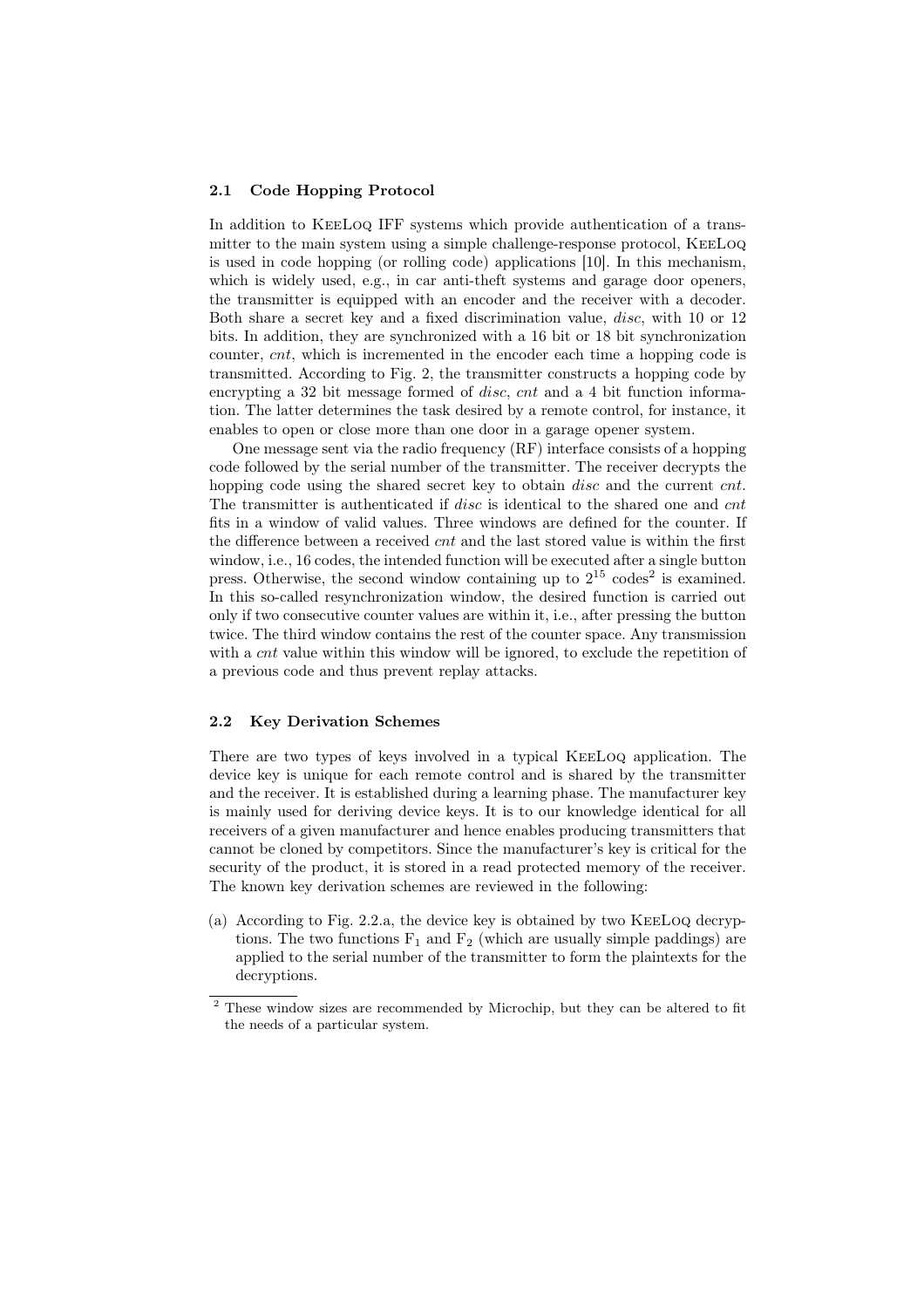

Fig. 3. Key derivation schemes

- (b) The next key derivation scheme is similar to the previous one, except for a randomly generated seed value which is stored in the transmitter and is used instead of the serial number to generate the device key. During the learning phase, a transmitter can be forced to send its seed value.
- (c) As presented in Fig. 2.2.b, sometimes the device key is generated from an XOR of a simple function of the serial number with the manufacturer key.
- (d) The last scheme is similar to the third one. The device key is derived from an XOR of the manufacturer key and a simple function of the seed value of the transmitter.

Note that a manufacturer may develop a proprietary key derivation scheme not included in the above list.

## 2.3 Previous Work

The first two cryptanalytical attacks on the KeeLoq algorithm were published by Bogdanov [1]. One attack is based on slide and guess-and-determine techniques and needs about 2 <sup>50</sup>.<sup>6</sup> KeeLoq encryptions. The other one additionally uses a cycle structure analysis technique and requires  $2^{37}$  encryptions. However, both attacks require the entire codebook, i.e., all  $2^{32}$  plaintext-ciphertext pairs. Courtois et al. [4] proposed two attacks. One is a slide-algebraic attack demanding for 2 <sup>51</sup>.<sup>4</sup> KeeLoq encryptions and 2 <sup>16</sup> known plaintext-ciphertext pairs. The second slide attack can be carried out knowing almost the entire codebook. It reveals the secret key with a complexity of approximately  $2^{27}$  KEELOQ encryptions. Recently, Indesteege et al. presented more practical attacks on the KeeLoq cipher [5]. All of them are based on slide and meet-in-the-middle attacks. The best one uses 2 <sup>16</sup> known plaintext-ciphertext pairs and has a complexity of 2 <sup>44</sup>.<sup>5</sup> KeeLoq encryptions. It can find the secret key in two days using 50 dual core computers.

The above attacks are applicable to KEELOQ IFF systems but they cannot be directly applied to the code hopping mode [10], which appears to be the dominant commercial application of KEELOQ. The required minimum of  $2^{16}$ plaintext-ciphertext pairs cannot be obtained in case of a code hopping system,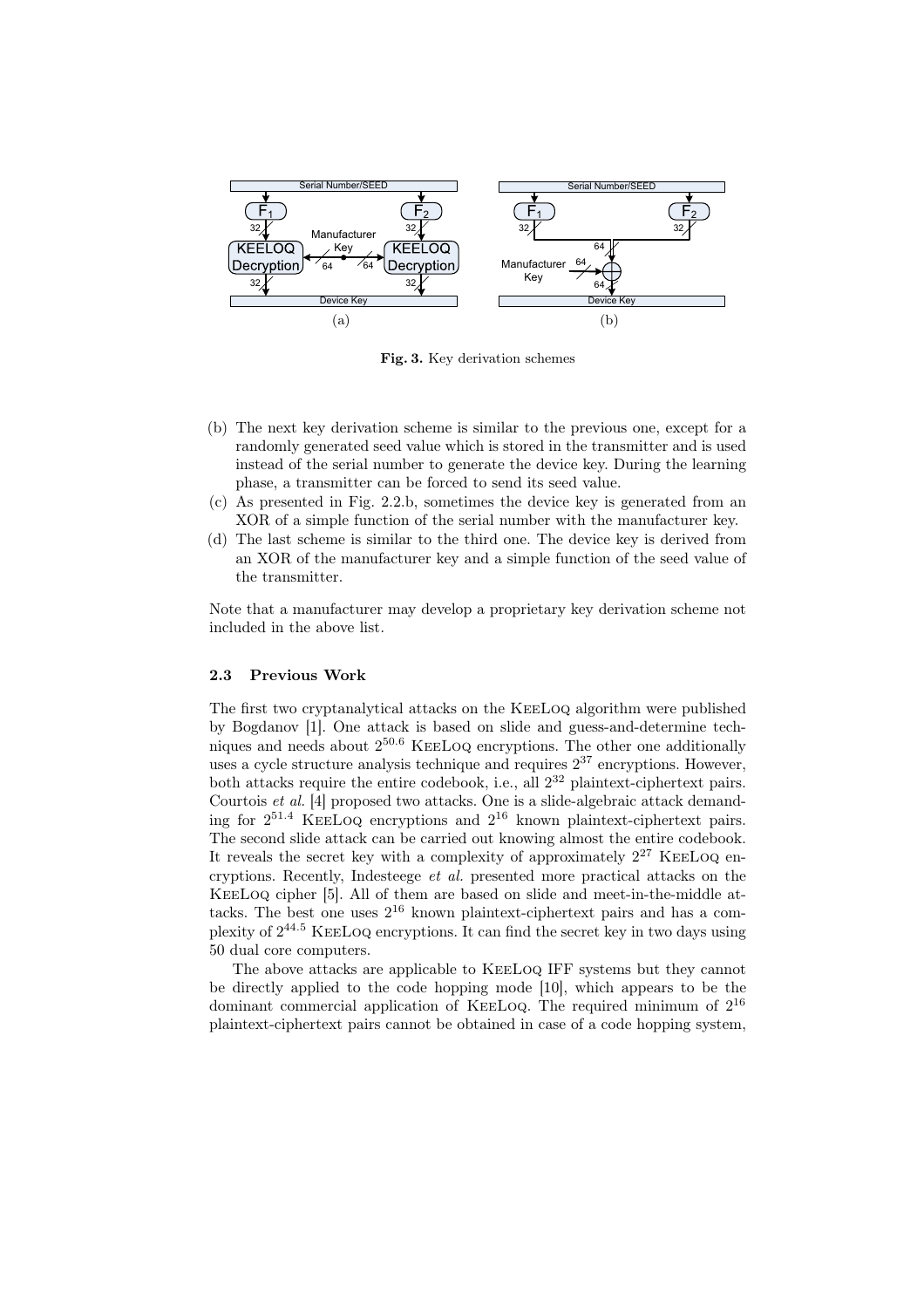because an adversary has only access to the ciphertexts that are transmitted by a remote control, while the corresponding plaintexts are unknown. Although knowing a sequence of 2 <sup>16</sup> ciphertexts and the discrimination value of a code hopping encoder would be sufficient to perform the attack described in [5], the commercial products employing the KeeLoq code hopping protocol, i.e., HCS modules, do not allow an attacker to access this information.

# 3 DPA on KeeLoq

When we started to analyze the targets using KEELOQ, we were exposed to a "classical" situation for physical attacks: even though the algorithm was known, hardly anything was known about the implementation. We found that the transmitters usually employ HCSXXX modules of Microchip, featuring a hardware implementation of the cipher. The receivers we looked at are typically equipped with a read-protected PIC microcontroller on which a KEELOQ decryption routine is implemented in software. This section explains the details of DPA-attacking transmitters and receivers, starting with a general approach that is appropriate for both types of realizations.

Initial Cipher Analysis Before being able to actually perform a DPA on a particular implementation of a cipher, one needs to make certain assumptions about the leakage produced by it. Then, a DPA scheme for exploiting that leakage must be developed, which depends on the cipher structure as well as on the particularities of the given implementation.

Measurement The power traces are gathered by measuring the current via a shunt resistor connected to the ground pin of the target chip. In addition, we acquire the EM radiation of the device by means of near field probes. For convenience, we built a printed circuit board (PCB) that allows for emulating KeeLoq chips and for controlling a transmitter from a PC so that a measurement sequence can be executed automatically. The power traces were acquired using an Agilent Infiniium 54832D digital oscilloscope with a maximum sampling rate of 4 GS/s.

Data Pre-Processing and Alignment One problem of aligning the power traces of an unknown implementation is the absence of a suitable trigger signal. The solution for this is target-specific and detailed in Sect. 3.2 and Sect. 3.3 for transmitters and receivers, respectively. Another problem is that all of the target devices are clocked by a noisy internal oscillator. Hence we had to find a way to remove the clock jitter. We know that most of the data-dependent leakage occurs in the instant when the registers are clocked, producing peaks with varying amplitudes in each clock period. The amplitudes of these peaks directly correspond to the dynamic power consumption of the target circuit and thus hold most of the relevant information. Accordingly, we extract the peaks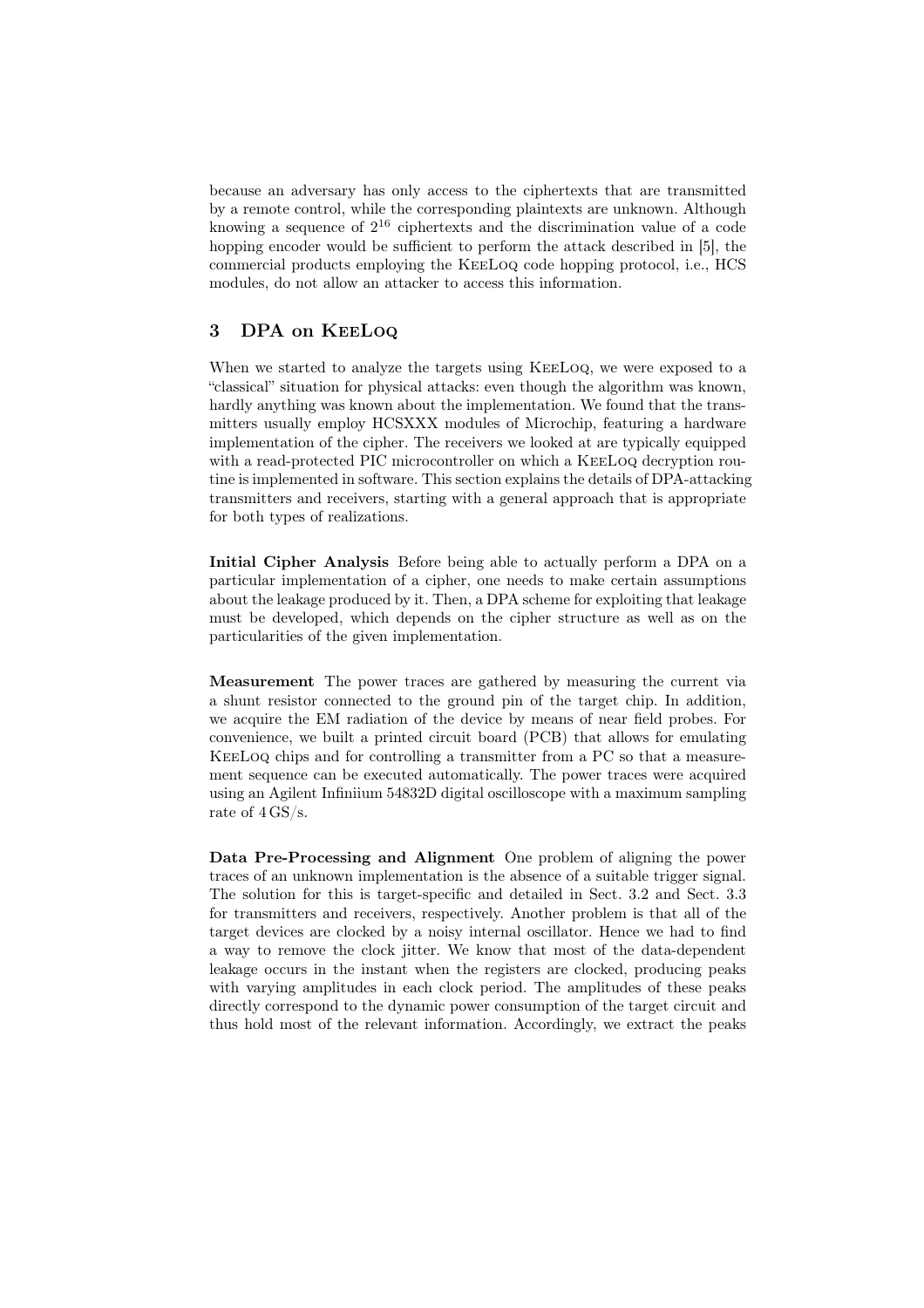from the power consumption in software, and base our DPA attack solely on the amplitudes of the peaks. This peak extraction step has two advantages for the subsequent analysis:  $(i)$  the amount of data is greatly reduced, which facilitates the post-processing and the data storage, and  $(ii)$  more importantly, the peak extraction allows for an accurate alignment of the traces. Other methods for removing the clock jitter, such as Fourier transform, filtering, etc., turned out to be less effective and more complicated.

Developing and Performing the DPA After peak extraction and alignment steps, the traces can be processed by the DPA algorithm. For the transmitter modules we only knew the ciphertext and hence had to perform our attacks starting from the last round of the encryption. For the software implementation of the PICs we knew the plaintexts and started the attack of the first round of the decryption.

# 3.1 Building a Powerful DPA for KeeLoq

It is known that for successfully performing a DPA attack, some intermediate value of the cipher has to be identified that  $(i)$  depends on known data (like the plaintext or the ciphertext),  $(ii)$  depends on the key bits, and  $(iii)$  is easy to predict. Furthermore, it is advisable to choose a value that has a high degree of nonlinearity with respect to the key, to avoid so-called "ghost peaks" for "similar" keys [2]. For every DPA, a model for estimating the power consumption is needed. Compared to the two shift registers, the power consumption of the combinational part, i.e., a few XORs and the  $5 \times 1$  non-linear function, is small and can be neglected. Note that the Hamming distance of the key register does not change, since the key is simply rotated. This leads to a theoretically constant power consumption of the key register in each clock cycle. Hence, we focus on the state register  $\boldsymbol{y}$ . We execute a correlation DPA attack (CPA) [2] based on the following hypothetical power model

$$
P_{Hyp}^{(i)} = HD\left(\boldsymbol{y}^{(i)}, \boldsymbol{y}^{(i-1)}\right) = HW\left(\boldsymbol{y}^{(i)} \oplus \boldsymbol{y}^{(i-1)}\right)
$$
(1)

where  $P_{Hyp}^{(i)}$  denotes the hypothetical power consumption in the  $i<sup>th</sup>$  round, HD and HW are Hamming distance and Hamming weight, respectively,  $y^{(i)}$  indicates the content of the state register in the  $i<sup>th</sup>$  round, and  $\oplus$  is a 32 bit XOR function. As mentioned before, the known ciphertext attack on the encryption is identical to the known plaintext attack on the decryption<sup>3</sup>. We describe the known ciphertext attack on the encryption. Starting from the  $528<sup>th</sup>$  round, 32 bits of the final state  $y^{(528)} = (y_0^{(528)}, \ldots, y_{31}^{(528)})$ , are known. Furthermore, 31 bits of  $y^{(527)}$ , i.e.,  $\left(y_1^{(527)}, \ldots, y_{31}^{(527)}\right)$ , are known because they are identical to

<sup>&</sup>lt;sup>3</sup> Both attacks target state  $y^{(l)}$  of the decryption, which is the same as state  $y^{(528-l)}$ of the encryption.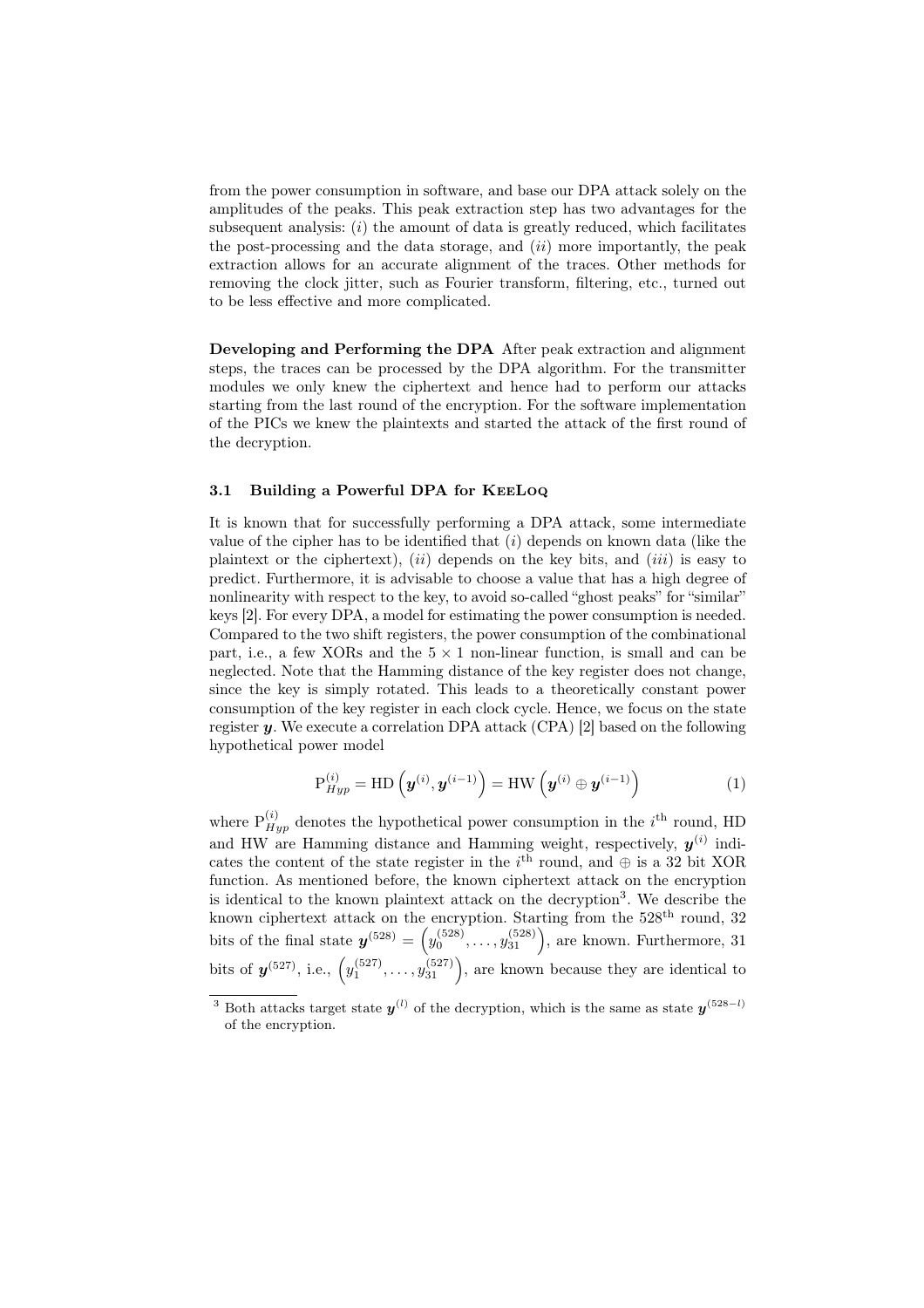$(y_0^{(528)}, \ldots, y_{30}^{(528)})$ . Therefore, just  $y_0^{(527)}$  is unknown. According to Fig. 1, we can write

$$
y_{31}^{(i+1)} = k_0^{(i)} \oplus y_{16}^{(i)} \oplus y_0^{(i)} \oplus \text{NLF}\left(y_{31}^{(i)}, y_{26}^{(i)}, y_{20}^{(i)}, y_9^{(i)}, y_1^{(i)}\right) \tag{2}
$$

where  $k_0^{(i)}$  is the rightmost bit of the key register in the  $i^{\text{th}}$  round. Knowing that  $k_j^{(i)} = k_{(i+j) \mod 64}$ , we can rewrite Eq. (2) as

$$
y_0^{(527)} = k_{15} \oplus y_{16}^{(527)} \oplus y_{31}^{(528)} \oplus \text{NLF}\left(y_{31}^{(527)}, y_{26}^{(527)}, y_{20}^{(527)}, y_9^{(527)}, y_1^{(527)}\right) \tag{3}
$$

Thus, recovering  $y_0^{(527)}$  directly reveals one bit of the key register. This process is the same for recovering the LSB of the state register of the previous rounds, i.e.,  $y_0^{(i)}$ ,  $i = (526, 525,...)$ . However, Eq. (3), depends linearly on the key bit  $k_{15}$ . Above we stated that nonlinearity helps distinguishing correct key hypotheses from wrong ones. Hence, recovering the key bit-by-bit might not be the best choice<sup>4</sup>. Fortunately, according to Fig. 1, the LSB of the round state,  $y_0^{(i)}$ , enters the NLF leading to a nonlinear relation between the key bit  $k_{15}$  and the state  $y^{(526)}$ . Accordingly, the nonlinearity for one key bit  $k_j$  increases in each round after it was clocked into the state.

Algorithm 1 A Scalable DPA for KeeLoq **Input:**  $m$ : length of key guess,  $n$ : number of surviving key guesses,  $k$ : known previous key bits Output: SurvivingKeys 1: KeyHyp  $\leftarrow$  all  $\{0,1\}^m$ 2: for all  $KeyHyp_i; 0 \leq i < 2^m$  do 3: Perform CPA on round  $(528 - m)$  using  $P_{Hyp}$  and k 4: end for 5: SurvivingKeys  $\leftarrow n$  most probable partial keys of KeyHyp

Taking the increased nonlinearity in the successive rounds into account, we developed a scalable DPA, as described in Alg. 1, that allows for finding a subset  $n$  of surviving key candidates by guessing  $m$  bits of the key in an instant. Note that in step 3 of the algorithm the CPA is performed on round  $(528 - m)$ , hence taking advantage of a key bit passing the NLF  $m$  times. The significance of the known previous bits k will become clear below in the extended attack  $(Alg. 2)$ , where Alg. 1 is executed repeatedly.

We performed simulations of the attack described in Alg. 1, assuming a Hamming distance leakage model. The simulated traces allow for testing our attacks

<sup>4</sup> Simulations show that an attack recovering the key bit by bit is much weaker than an attack that recovers several key bits at a time. Still, the key can also be recovered for single bit key guesses – in other words even a classical DPA on the LSB of the state register is feasible.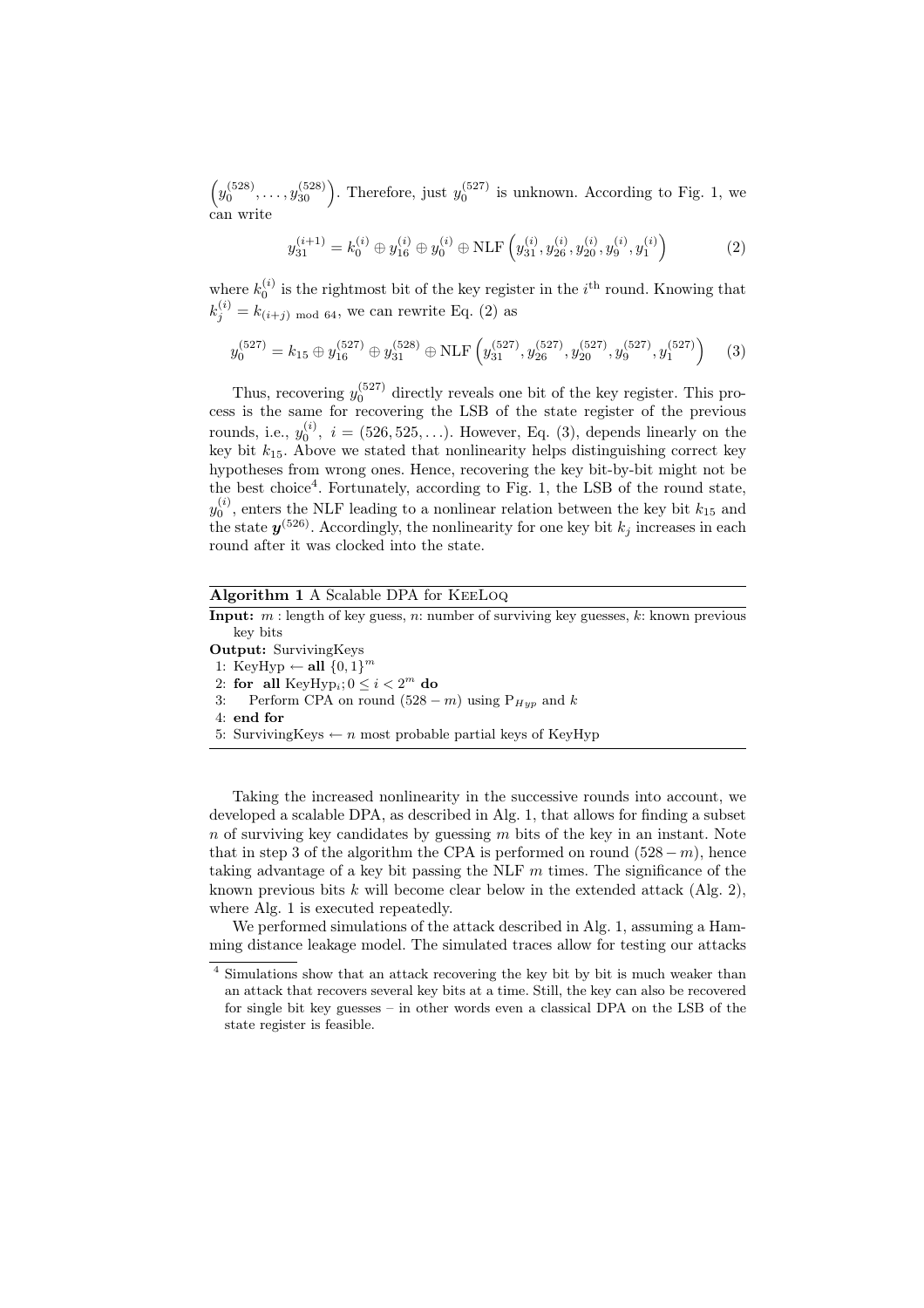and also to evaluate how well an attack would work under "perfect" conditions. We generated a set of encryption traces with random plaintext input and com-



Fig. 4. Simulated correlation of key hypotheses as a function of KeeLoq rounds. Correct key guess (black solid line) vs. wrong key guesses (thin gray lines).

puted the Hamming distance of all registers for each round. We performed a correlation DPA where we predicted the Hamming distance of the state register of round 522,  $P_{Hyp} = HD(y^{(522)})$ . Fig. 4 shows the correlation for the  $2^6 = 64$ key hypotheses over the first few rounds. Of course, the correlation is 1 for the right key (thick solid line) in round 522. Unfortunately, some of the wrong key guesses (thin gray lines) also yield a high correlation. This is due to the high linearity between both the state and the key guesses, and between the different states. Furthermore we get a high correlation in the rounds before and after the predicted round. This is because most of the bits of the shift register remain unchanged in the nearby rounds. The most probable wrong key guess is always the one that differs only in the LSB. This underlines our expectation that the linearity increases the error probability of guessing the less significant key bits.

Algorithm 2 Pruning for the Best Key Hypothesis **Input:**  $m$  : length of key guess,  $n$ : number of surviving key guesses **Output:**  $K:$  recovered key 1:  $K \leftarrow$  Algorithm  $1(m, n, \emptyset)$ 2: for  $round = 1$  to  $\lceil \frac{64}{m} \rceil$  do 3:  $K' \leftarrow \emptyset$ 4: for all  $k_i \in K$ ,  $0 \le i \le n$  do 5:  $K' \leftarrow K' \cup$  Algorithm  $1(m, n, k_i)$ 6: end for 7:  $K \leftarrow n$  most probable keys of K' 8: end for 9: return K

To improve the strength of our attack and to take care of the misleading high correlations, we added another attack step. Alg. 1 can be repeated to guess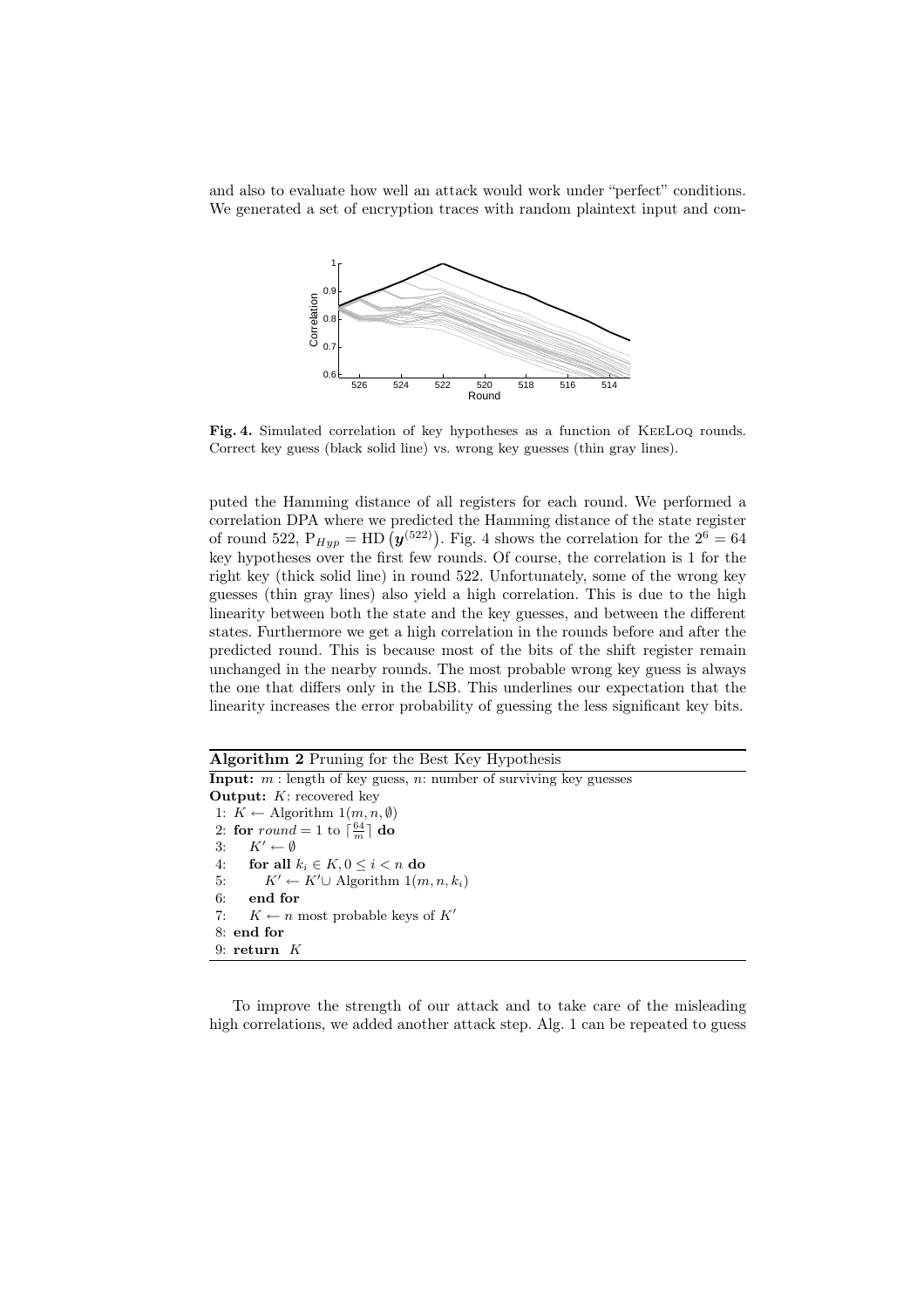all partial keys, one after the other. These iterations of the attack need to be done one after another, because we require the previous key bits and thus the state  $y$  as a known input for each execution of the algorithm. Since some of the bits of the previous key guess might be faulty, we keep a number  $n$  of the most probable partial key guesses as survivors. Wrong surviving candidates of the previous round will result in a misleading initial state  $y$  for the following attack round and hence strongly decrease the correlation of subsequent key guesses. This does not only allow for an assertion of the correct previous key guesses, but also for detecting faulty previous keys. Hence, the attack has an error-correcting property. If all key guesses of one round show a low correlation, we can go one step back and broaden the number of surviving key guesses  $n$ . Alg. 2 describes this procedure, which is similar to the "pruning process" described by Chari et al. in [3]. In the last round  $(i = \lceil \frac{64}{m} \rceil)$  the program verifies whether an error occurred and the key with the highest correlation coefficient is selected out of the  $n$  surviving keys. It will be shown in the following subsections that Alg. 2 results in a quite strong attack.

# 3.2 Details of the Hardware Attack

For attacking commercial KeeLoq code hopping encoders we first had to find the points in time in the power traces (Fig. 5.a) that correspond to the encryption function. We found that the encryption happens after writing to the  $EEPROM<sup>5</sup>$ , i.e., in the time interval between 20.5 ms and 24 ms (Fig. 5.b). The power traces reveal that the frequency of the internal oscillators of the ICs is approximately 1.25 MHz.



Fig. 5. Power consumption traces of a HCS module

We modified the attack described in Sect. 3.1 to correlate all known and predicted rounds to the corresponding power peaks. This is possible since we are

<sup>5</sup> The high amplitude periods of the power trace correspond to writing to the internal EEPROM.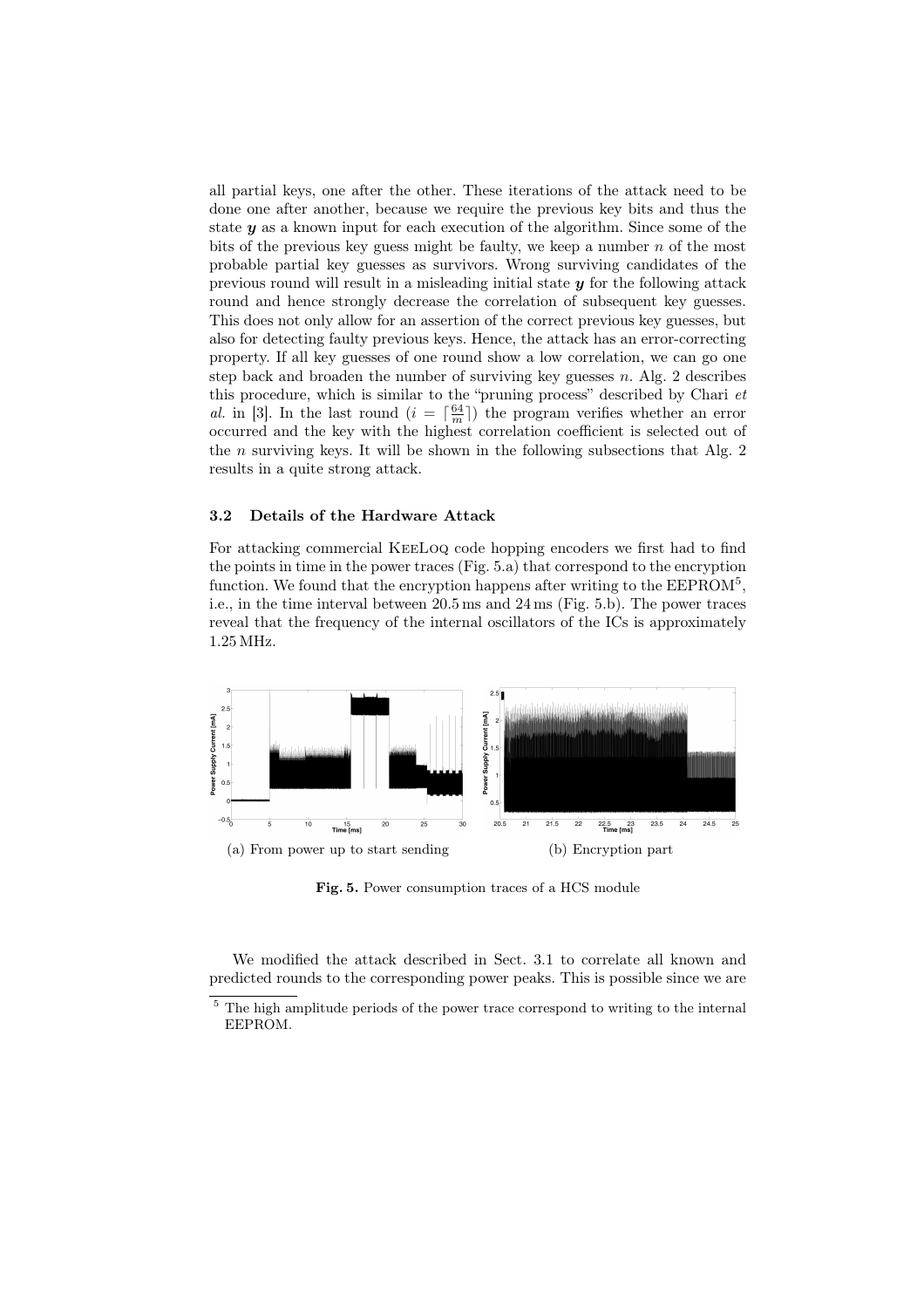

Fig. 6. Correlation coefficients of key hypotheses of HCS201 ICs as a function of the number of measured traces.

able to locate the leakage of each round. The modified attack was performed on HCS200, HCS201, HCS300, HCS301, HCS361, HCS362, and HCS410 [11, 12] in both DIP and SOIC packages. In the best case we were able to recover the secret key of DIP package ICs from only six power traces when sampling at a rate of 200 MS/s. At most 30 power traces are sufficient to reveal the secret key of an HCS module in an SOIC package, which has a lower power consumption, resulting in a worse signal-to-noise ratio (SNR) of the measurements. Fig. 6 compares the correlation coefficients of the correct key of HCS201 chips in DIP and SOIC packages as a function of the number of traces. The sudden increase of the correlation is due to the error-correcting property of our attack, and also due to the fact that we repeated the attack for all 528 rounds of the algorithm in order to verify the revealed key.

We repeated the above experiments with an EM near field probe RF-U 5- 2 [8] to directly monitor the electromagnetic emanation, instead of measuring the electric current via a shunt resistor. The probe was positioned close to the ground pin of the HCS201 IC in a DIP package, in order to acquire the peaks of the EM field that are caused by the change of electric current. Compared to inserting a resistor in series to the device, this differential electromagnetic analysis (DEMA) can be regarded as non-invasive, as no modification of the PCB is necessary. Contrary to our assumption that the SNR would suffer from environmental noise and thus much more traces would be required to recover the key, the results obtained and the number of traces needed are very comparable to the case of power traces acquired by means of a resistor (Fig. 5). In the best case, we succeeded with recovering the key after only 10 DEMA measurements.

To estimate the minimum technical requirements for the SCA, we performed experiments with varying sampling rates and evaluated the number of power traces required for recovering the correct key. Fig. 7 shows the results for attacking a HCS201 chip in a DIP package in the case of current measurements via a resistor. We conclude that our attack can be carried out effectively even with low-cost equipment, e.g., an oscilloscope with a maximum sample rate as low as 50 MS/s enables finding the secret key from only 60 power traces.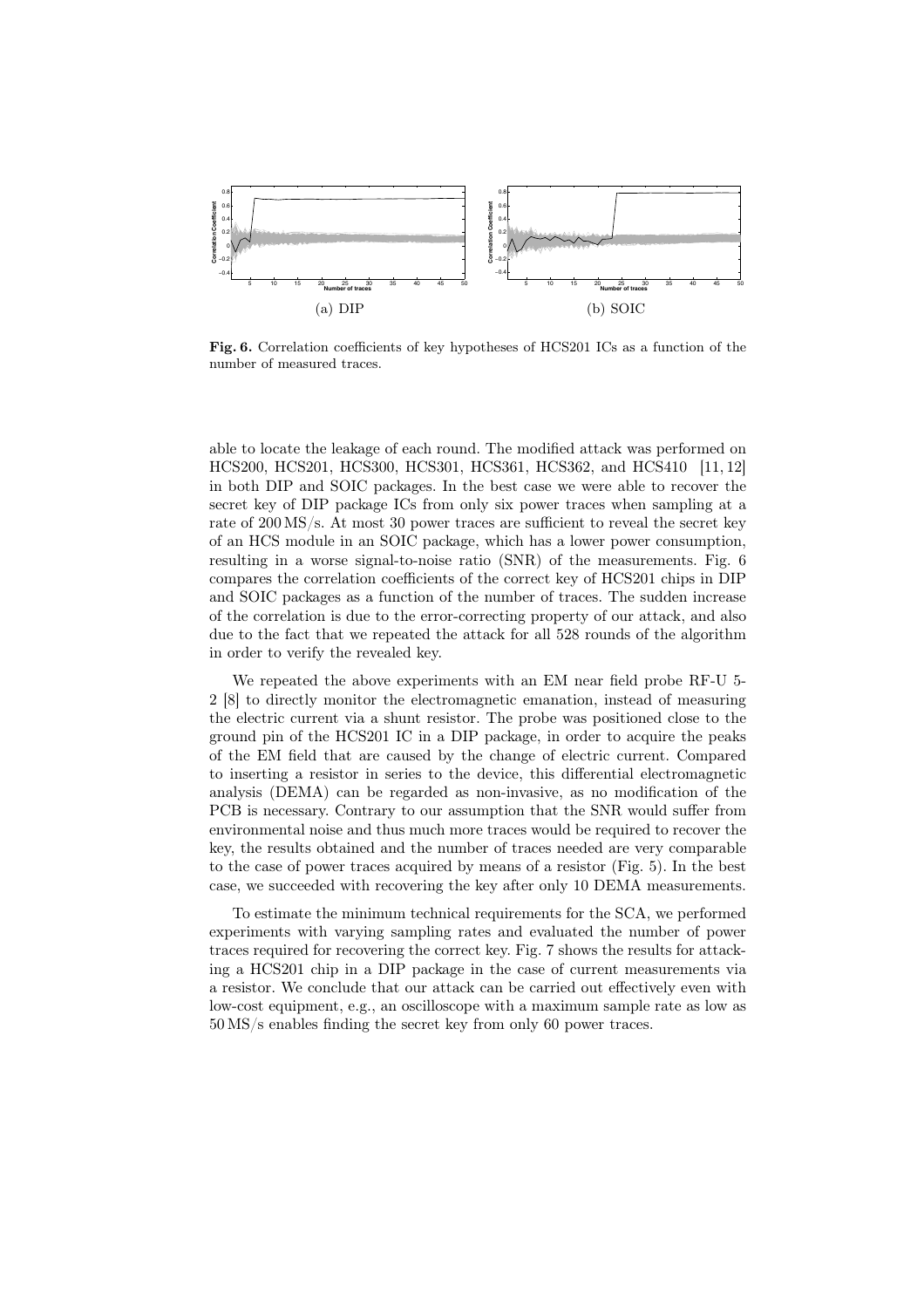

Fig. 7. Number of measurements required for revealing the secret key of a HCS201 IC in a DIP package as a function of the sampling rate. The numbers in parentheses give the exact coordinates of the points.

#### 3.3 Details of the Software Attack

The next target of our attack is the code hopping decoder implemented in the receiver. We recall that the receiver contains the manufacturer key, which is an attractive target for a complete break of the system. A PIC microcontroller handles the key management, controls for instance the motor of the garage door or the locking system of the car, and performs the KeeLoq decryption in software.

Receivers usually offer a so-called "learning mode". In this learning mode the user can register new transmitters to cooperate with the receiver. We were able to identify the key derivation scheme of the target receiver as scheme (a) of Sect. 2.2. Hence we can recover the manufacturer key  $k_M$  by performing a DPA key recovery on the KeeLoq decryption that is performed during learning mode.

Before executing the DPA, we adapted the power model of the attack of Sect. 3.1 to a PIC software implementation. Typically, PIC microcontrollers leak the Hamming weight of the processed data [15]. Furthermore, one can assume that the state is stored in the 8 bit registers of the PIC microcontroller which are regularly accessed. Hence, instead of predicting the Hamming distance  $\text{HD}\left(\bm{y}^{(\bar{i})}, \bm{y}^{(i-1)}\right)$  of the whole state – as was done for the hardware attack in Sect.  $3.2$  – we predict the Hamming weight of the least significant byte (LSB) of the KeeLoq state register:

$$
P_{Hyp}^{(i)} = \mathrm{HW}\left(\boldsymbol{y}_{\mathrm{LSB}}^{(i)}\right) = \sum_{k=0}^{7} y_{k}^{(i)}
$$

We performed the attack by putting the receiver into learning mode and sending hopping code messages with random serial numbers to the receiver<sup>6</sup>. Lacking any information in the power consumption of the PIC that could have been used as

 $^6$  We emulated a remote control by connecting the RF interface of a transmitter to the parallel port of a PC.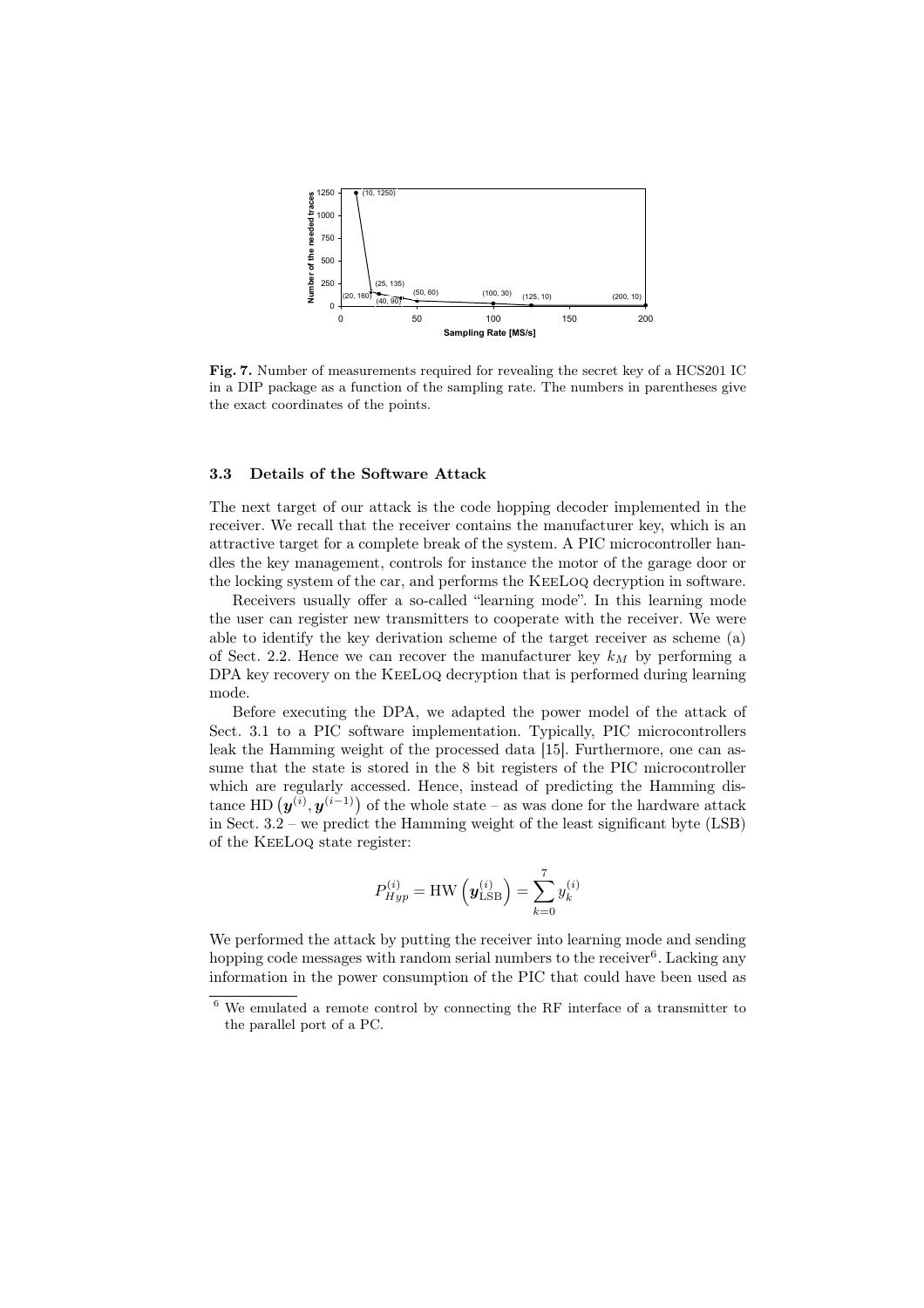trigger, we triggered the scope directly after transmitting the last bit via the RF interface. This results in our traces not being well-aligned, leading to a high number of power samples needed to perform a successful DPA attack.

While performing the attack we noticed that the correlation coefficient of the correct key become continuously worse with an increasing number of rounds. For the first few key bits, 1000 traces sampled at 125 MS/s are sufficient to find the key. Surprisingly, we need roughly ten times as many traces for recovering the full 64 bit key. This gradual decrease of the correlation is due to a misalignment that occurs during the execution of the KeeLoq algorithm. Hence, the problem is not a bad trigger condition, since the trigger affects all time instances in the same way. We assume that the program code is likely to have a data-dependent execution time for each round of KeeLoq, causing the increasing misalignment with an increasing number of rounds, and hence complicating the SCA.

# 4 Attacks and Implications

In the previous section we showed how the keys of hardware and software implementations of KeeLoq can be recovered by a skilled adversary using SCA. We will now evaluate the vulnerability of real-world systems to our attacks and illustrate the implications. We detail four different attack scenarios, which allow for breaking basically any system using KeeLoq with modest efforts. We focus on code hopping applications, since they are more commonly used and, due to the lack of known plaintexts, harder to cryptanalyze than IFF systems. Still, IFF systems are just as vulnerable to our DPA attacks as the code hopping devices. Some of the transmitters we analyzed even offer both operating modes. The success of some of our attacks depends on the knowledge about the particular key derivation scheme, as described in Sect. 2.2. However, they are appropriate for all key derivation schemes we are aware of.

Note that for all the attack scenarios described below it is very difficult, e.g., for an insurance or a prosecutor, to find evidence that a crime has been committed, as typically no traces are left when electronically circumventing an RKE system.

### 4.1 Cloning a Transmitter

For cloning a transmitter using power analysis, an adversary needs physical access to it to acquire at least 10 to 30 power traces. Hence, the button of the remote control has to be pressed several times, while measuring the power consumption and monitoring the transmitted hopping code messages. After recovering the device key  $k_{Dev}$  with the side-channel attack described in Sect. 3.2, the recorded messages can be decrypted, disclosing the discrimination and counter values of the original transmitter at the time of the attack. Now, the HCS module of a spare remote control can be programmed with the serial number, counter value and discrimination value of the master. Consequently, the freshly produced transmitter appears to be genuine to a receiver and allows for accessing the same target as the original.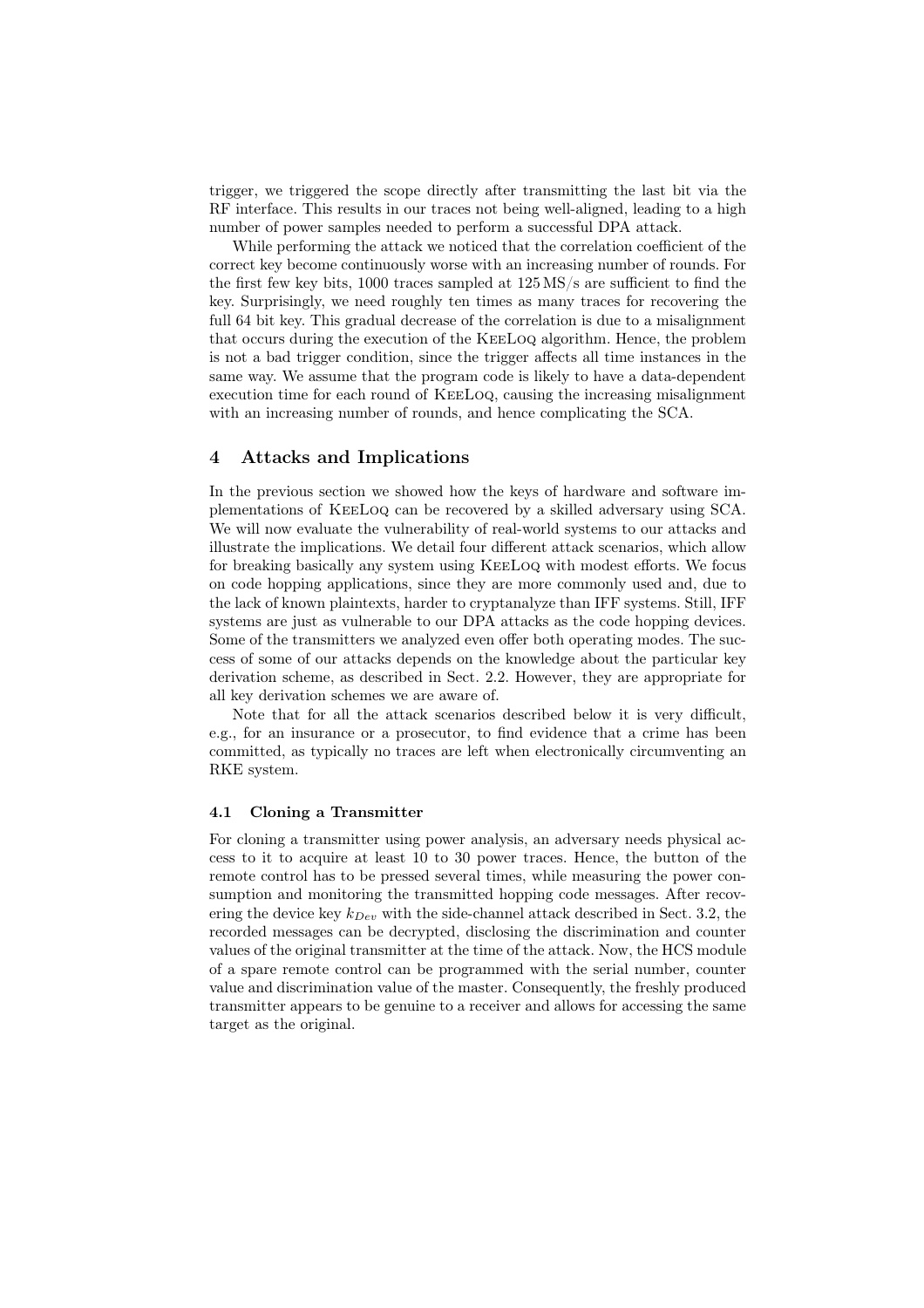Implications This attack applies to scenarios in which a transmitter is handed over to an untrustworthy person for some minutes, e.g., car rental or cleaning personnel. While possessing the transmitter, an attacker could clone it for future reuse. Depending on the time interval between recovering the key and using the reproduced remote control, the attacker will have to press the button of the transmitter several times, for catching up with the counter value in the receiver which might have been increased meanwhile by the legitimate operator.

Given that a technically demanding SCA has to be carried out in order to clone just one remote control, and physical access to it is required, it can be speculated that the impact of this attack is limited. The cost-benefit ratio is typically too low, except for the case that very high monetary values are involved, e.g., rental of expensive cars. In most cases it is easier, e.g., to smash a window, unless an attacker intends to remain unnoticed or to gain access to an object repeatedly. It is important to stress that in most modern cars the door access mechanism and the immobilizer are separate systems. Thus, even if a car can be opened with our attack, this does not imply that a criminal can equally easily drive away with it.

# 4.2 Recovering a Manufacturer Key

The key recovery of the manufacturer key  $k_M$  depends on the particular key derivation scheme. If scheme (c) or (d) of Sect. 2.2 is used, i.e., an XOR of a known input and the manufacturer key  $k_M$ , disclosing the latter is trivial. After a successful key recovery attack on one transmitter (see above) of the same brand,  $k_M$  is found by reversing the XOR function. The known input is either part of each hopping code message, in case of the serial number, or can be obtained from the remote control, in case of a seed. The derived  $k_M$  can be verified with a second transmitter.

An adversary targeting the manufacturer key  $k_M$  for scheme (a) or (b) of Sect. 2.2 requires physical access to one receiver of that manufacturer. The key of the KeeLoq decryption performed inside the receiver during the learning phase is recovered with an SCA requiring several thousand power traces, as described in Sect. 3.3. The  $k_M$  obtained from the DPA can be verified with a single hopping code message.

Knowing the manufacturer key  $k_M$ , valid device keys for producing transmitters with arbitrary serial numbers can be generated, just by applying the key derivation. The counterfeited remote controls will be recognized as genuine by all receivers of that manufacturer.

Implications The described key recovery requires access to a transmitter (key derivation by XOR) or a receiver (key derivation by KeeLoq) of the manufacturer to be attacked and, in case of a key derivation employing KeeLoq, a very skilled adversary for performing the SCA. The RKE devices can be simply purchased, e.g., from a hardware store, and even returned after extracting the key. The recovered  $k_M$  does not directly permit to unauthorizedly open a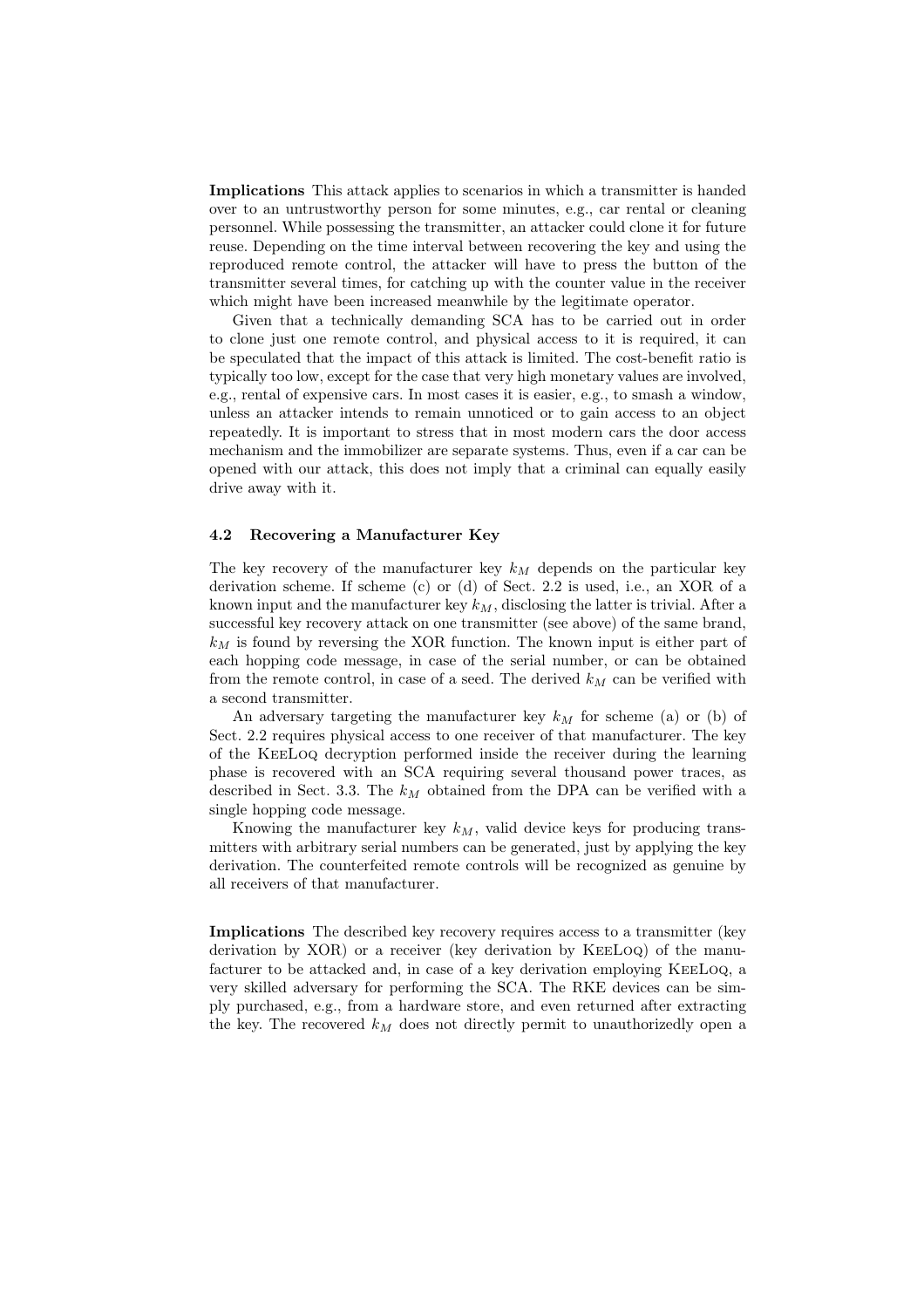door secured by KeeLoq, because the newly produced transmitters need to be registered by the receiver first, implying physical access. Still, the described key recovery is highly relevant in the context of product piracy: the economic function of  $k_M$  is customer retention, e.g., a business model could comprise making the main profit on selling spare transmitters that operate with the receivers of that manufacturer. Without knowledge of the manufacturer key, valid transmitters cannot be produced to work with the receiver. However, a competitor possessing  $k_M$  could produce transmitters compatible to those receivers, or even produce whole RKE systems bearing the brand and being compatible to those of the original manufacturer, and hence severely affect the business of the latter. Due to the depicted high economic impact, it is very conceivable that this attack will be carried out by criminals sooner or later. In the worst case, this might result in publicly available lists of manufacturer keys on the web.

# 4.3 Cloning a Transmitter without Physical Access

Knowing the manufacturer key  $k_M$ , e.g., by performing the previous attack, and the key derivation method of a target device family, a remote control can be cloned by eavesdropping. The adversary has to intercept at most two hopping code messages,  $c_1$  and  $c_2$ , sent by the target transmitter of the same brand. The process of finding the secret key of the eavesdropped transmitter depends on the key derivation schemes detailed in Sect. 2.2.

If the key is derived from the serial number of the transmitter (schemes (a) and (c)), finding its device key is straightforward, since the intercepted messages contain the serial number. The adversary can simply perform the key derivation using the known manufacturer key to obtain the device key. After decrypting one message  $c_i$  and thereby disclosing the current counter value, the adversary is able to generate valid hopping code messages for spoofing the receiver and gain access to a protected site. The computational complexity of this attack is a single KeeLoq decryption.

However, if a seed value is used during the key derivation (schemes (b) and (d)), recovering the secret key of the eavesdropped transmitter is more difficult. An exhaustive search needs to be performed to find the seed value. For recovering  $k_{Dev}$ , the adversary calculates  $k_{Dev}^{seed} = \text{KeyDerivation}(k_M, seed)$  for each possible value of seed and decrypts the two intercepted messages  $c_1$  and  $c_2$  using  $k_{Dev}^{seed}$ 

$$
(cnt_1, disc_1) = \text{KEELog}^{-1} (c_1, k_{Dev}^{seed}) \quad (cnt_2, disc_2) = \text{KEELog}^{-1} (c_2, k_{Dev}^{seed})
$$

Once both messages have the same discrimination value, i.e.,  $disc_1 = disc_2$ , and similar counter values<sup>7</sup>  $cnt_1$  and  $cnt_2$ , the correct device key is found<sup>8</sup>.

<sup>&</sup>lt;sup>7</sup> "Similar" counters means that the difference  $cnt_2-cnt_1$  is less than a small threshold, e.g., 16, depending on the period between the two eavesdrops.

<sup>8</sup> With a small probability we get false positives. These can easily be identified by sending one message to the target receiver.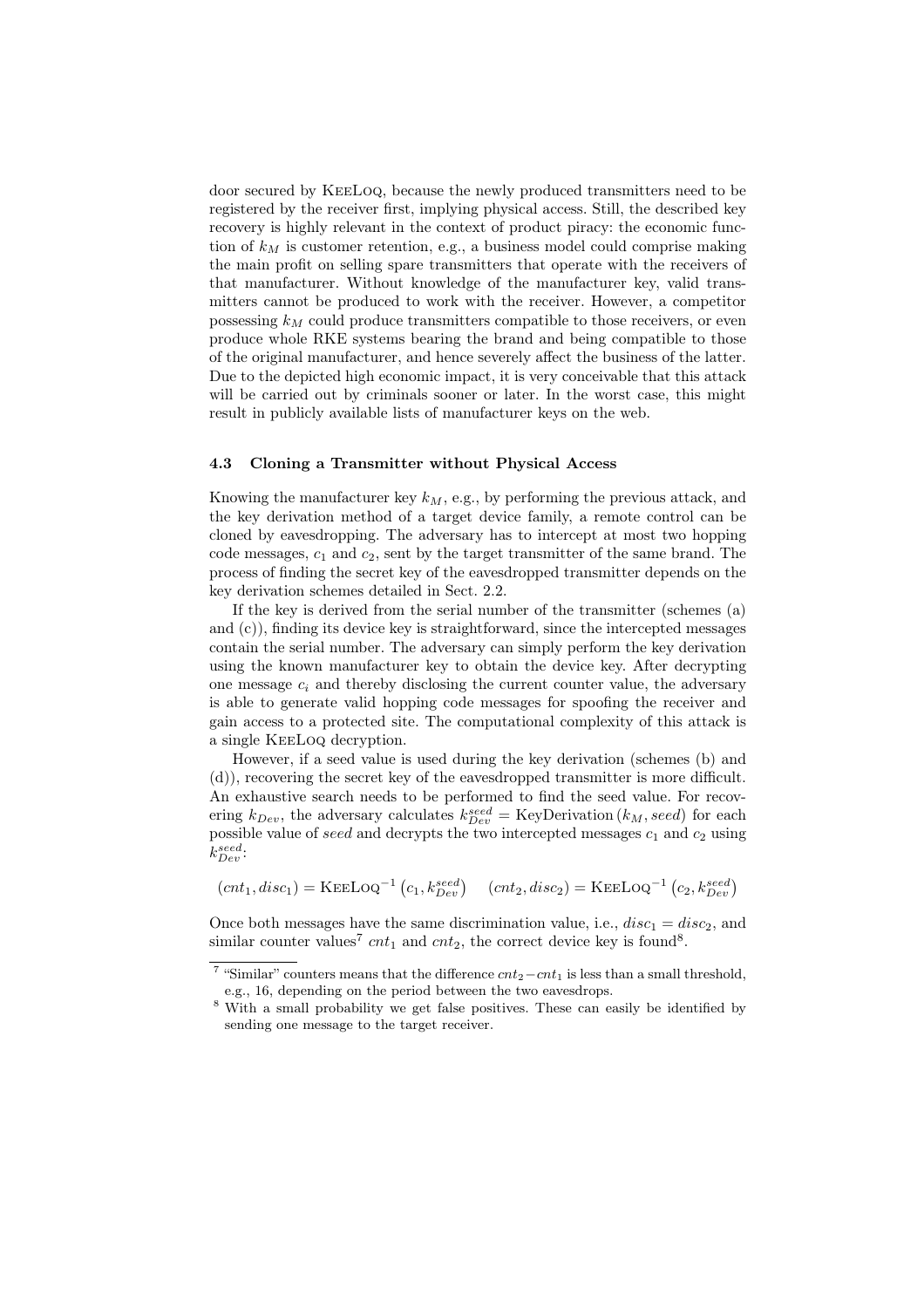There are three different seed sizes possible for KeeLoq systems, depending on the chip family. If a 32 bit seed value is used (e.g., HCS200), the adversary has to run on average  $2^{32}$  KEELOQ decryptions to find the correct seed. According to our software implementations, this takes less than two hours on a 2.4 GHz Intel Core2 Quad PC. On a special-purpose computing machine such as COPACOBANA [7], the correct 32 bit seed value and hence the key can be recovered in just one second. In case of a 48 bit seed value (e.g., HCS360) it is not promising to recover the correct seed value using standard PCs. Still, it is possible to perform the 2 <sup>48</sup> required KeeLoq decryptions on average in about nine hours using COPACOBANA. However, chips like the HCS410, using a 60 bit seed, are not vulnerable to this attack. Running  $2^{60}$  KEELOQ decryptions is not feasible in a reasonable time with currently existing equipment. We would like to mention that none of the real-world KeeLoq systems we analyzed used any seed. Moreover, if physical access to the transmitter is given, even 60 bit seed values are obtained by pressing one button.

Implications This attack has the most devastating impact and it scales very well. It affects all KeeLoq RKE systems of a manufacturer, as soon as the respective  $k_M$  is known. Extracting  $k_M$ , as described in Sect. 4.2, can be outsourced to criminal cryptographers who may construct (and sell) an easy-to-use machine that eavesdrops on two messages, automatically recovers the device key, and opens the target. Thus it enables a completely unskilled person to gain illicit access to objects secured with KeeLoq, at little cost and without leaving any traces. Building such an eavesdropping device is simple once the manufacturer key is available. It is sufficient to connect a legitimate receiver to a (laptop) PC and to monitor hopping codes from a range of up to several hundred meters, depending on the targeted RKE system.

# 4.4 Denial of Service

As detailed in Sect. 2.1 and in [10], the counters of a receiver and a transmitter are synchronized with every valid hopping code message received. This behavior can be exploited for putting an RKE system out of operation. We assume that the adversary has recovered the device key  $k_{Dev}$  of a target transmitter, e.g., by performing one of the attacks described above, and is thus able to generate valid hopping code messages. She sets the counter value to the maximum value inside the resynchronization window and sends two consecutive valid hopping codes. The receiver resynchronizes its counter to the new value. Consequently, the counter of the original transmitter is now considered to be outdated and the respective hopping codes are ignored by the receiver. Finally, the owner of the original transmitter needs to press the button very often, namely  $2^{15}$  times, to increase the counter value back into the first window, where the transmitter produces valid hopping code messages.

Implications This attack allows for locking out a legitimate user, leaving the impression that the KeeLoq RKE device is out of service. It can be performed by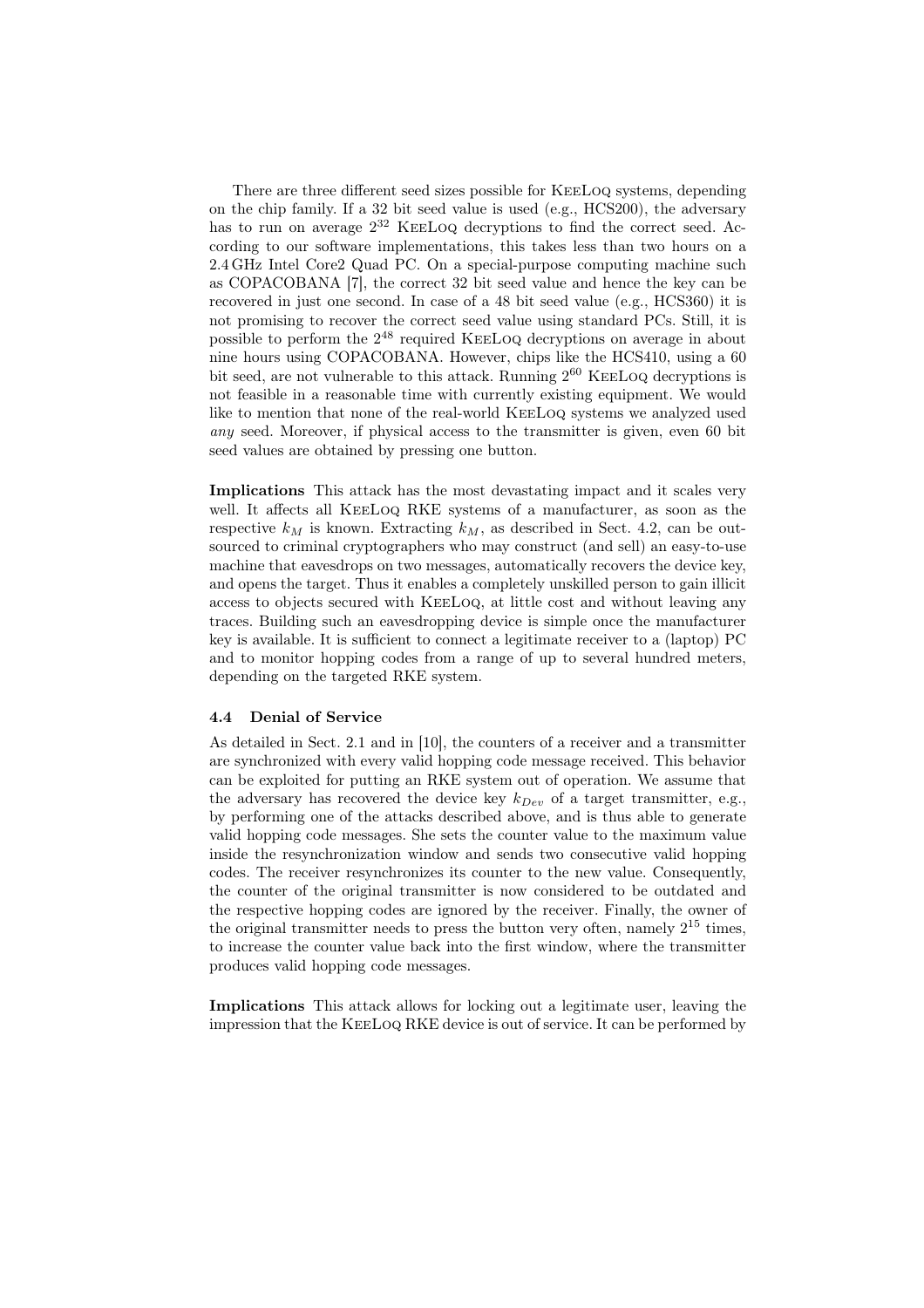an unskilled adversary in the following scenario. Similarly to the eavesdropping device mentioned in Sect. 4.3, a spare transmitter enables a standard PC to transmit self-generated hopping codes. The program code for generating valid hopping codes could be provided by a skilled criminal, e.g., via the internet. Hence, this attack can have dramatic consequences, especially for the automotive industry, where reliability is of paramount importance. Apart from compromising the corporate image, the additional costs for increased customer support, e.g., fixing the spoofed devices, have to be considered.

# 5 Conclusion

We presented the first successful DPA and DEMA attacks on KEELOQ implementations that can be applied to both IFF and code hopping devices. We demonstrated new techniques to reveal secret keys from commercial hardware and software implementations of KeeLoq. By applying these attacks, we illustrated how to conduct a complete break of the KeeLoq code hopping scheme.

We revealed a manufacturer key from a receiver using a few 1000 power traces, and recovered the device key of a remote control with as few as 10 traces. We found that the investigated hardware implementations show an almost perfect leakage and hence constitute an easier target for SCA than the software implementations, whose data-dependent time variations made the DPA more difficult.

Analyzing real-world applications of KeeLoq and taking into account several key derivation schemes, we developed an eavesdropping attack that allows for cloning a transmitter from a distance, i.e., by intercepting at most two hopping code messages. This attack could be prevented if a 60 bit seed value, with good random properties, would be used for the key derivation. In addition, we introduced a denial of service attack for the KeeLoq code hopping mode. Both attacks can be performed by a completely unskilled person, as the technically challenging part, including the key extraction by means of SCA, needs to be conducted only once for each manufacturer and can thus be outsourced to criminal cryptographers.

This contribution shows that widespread commercial applications, claiming to be highly secure, can be practically broken with modest cost and efforts using SCA attacks. Thus, physical attacks must not be considered to be only relevant to the smart card industry or to be a mere academic exercise. Rather, effective countermeasures against side-channel attacks need to be implemented not only in high-value systems such as smart cards, but also in other embedded security applications.

# Acknowledgements

We would like to thank Andrey Bogdanov for helpful discussions regarding the KeeLoq SCA attack, and for bringing cryptanalysis of KeeLoq to our attention.